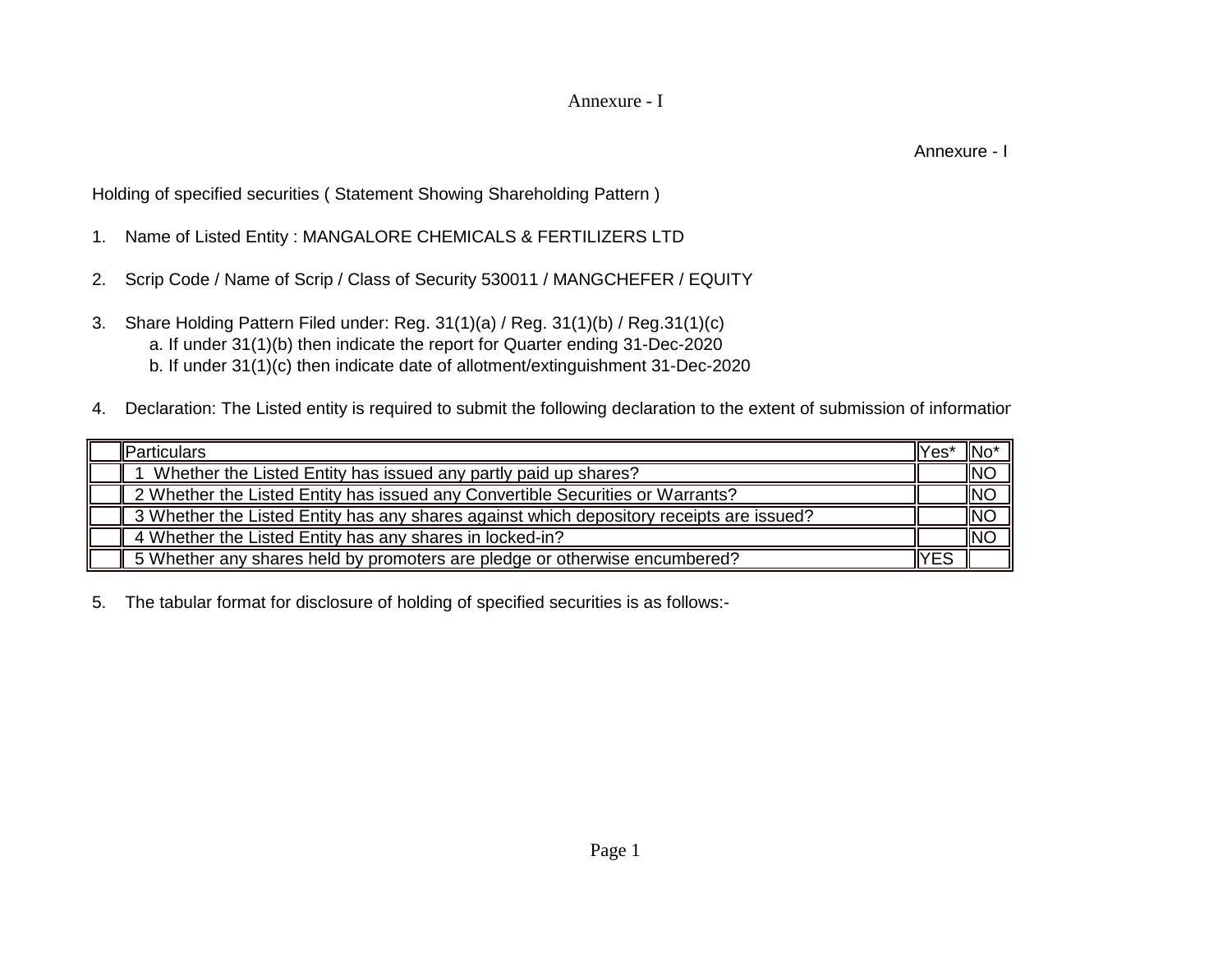|                |                       |              | Table I   | - Summary Statement holding of specified securities |               |                |                  |               |                              |                                |                  |               |                      |              |          |                         |                       |                  |
|----------------|-----------------------|--------------|-----------|-----------------------------------------------------|---------------|----------------|------------------|---------------|------------------------------|--------------------------------|------------------|---------------|----------------------|--------------|----------|-------------------------|-----------------------|------------------|
| Cate           | Category of           | Nos. of      | No. of    | No. of                                              | No. of shares | Total nos.     | Shareholding as  |               |                              | <b>Number of Voting Rights</b> |                  | No. of Shares | Shareholding,        | Number of    |          | <b>Number of Shares</b> |                       | Number of equity |
| gory           | Shareholder           | Shareholders |           | fully paid up   Partly paid-up                      | underlying    | shares held    | a % of total no. |               |                              | held in each class of          |                  | Underlying    | as a % assuming      | Locked in    |          | pledged or              |                       | shares held in   |
| (1)            | (II)                  | (III)        |           | equity shares   equity shares                       | Depository    | $(VII) =$      | of shares        |               |                              | securities (IX)                |                  | Outstanding   | full conversion      | shares (XII) |          | otherwise               |                       | dematerialized   |
|                |                       |              | held      | held                                                | Receipts      | $(IV)+(V)+(V)$ | (calculated as   |               |                              |                                |                  | convertible   | of convertible       |              |          | encumbered (XIII)       |                       | form (XIV)       |
|                |                       |              | (IV)      | (V)                                                 | (VI)          |                | per SCRR, 1957)  |               |                              |                                |                  | securities    | securities           |              |          |                         |                       |                  |
|                |                       |              |           |                                                     |               |                | (VIII) As a      | Class         | No of Voting Rights<br>Class | Total                          | Total as         | (including    | (as a percentage     | No.(a)       | As a %   |                         | No.(a) $\vert$ As a % |                  |
|                |                       |              |           |                                                     |               |                | % of $(A+B+C2)$  | eg: X         |                              |                                | a % of $(A+B+C)$ | Warrants)     | of diluted share     |              | of total |                         | of total              |                  |
|                |                       |              |           |                                                     |               |                |                  |               | eg: Y                        |                                |                  | (X)           | capital)             |              | Shares   |                         | <b>Shares</b>         |                  |
|                |                       |              |           |                                                     |               |                |                  |               |                              |                                |                  |               | $(XI) = (VII) + (X)$ |              | held (b) |                         | held (b)              |                  |
|                | <b>PROMOTER &amp;</b> |              |           |                                                     |               |                |                  |               |                              |                                |                  |               |                      |              |          |                         |                       |                  |
|                | <b>PROMOTER</b>       |              |           |                                                     |               |                |                  |               |                              |                                |                  |               |                      |              |          |                         |                       |                  |
|                | <b>GROUP</b>          |              | 71133614  |                                                     |               | 71133614       | 60.02            | 71133614      |                              | 71133614                       | 60.02            |               | 60.02                |              |          | 63446382                | 89.19                 | 71133614         |
| B.             | <b>PUBLIC</b>         | 53897        | 47381536  |                                                     |               | 47381536       | 39.98            | 47381536      |                              | 47381536                       | 39.98            |               | 39.98                | 3550         | 0.01     |                         |                       | 44503784         |
|                | <b>NON PROMOTER-</b>  |              |           |                                                     |               |                |                  |               |                              |                                |                  |               |                      |              |          |                         |                       |                  |
|                | <b>NON PUBLIC</b>     |              |           |                                                     |               |                |                  |               |                              |                                |                  |               |                      |              |          |                         |                       |                  |
|                | <b>SHARES</b>         |              |           |                                                     |               |                |                  |               |                              |                                |                  |               |                      |              |          |                         |                       |                  |
| C1.            | <b>UNDERLYING DRS</b> |              |           |                                                     |               |                |                  |               |                              |                                |                  |               |                      |              |          |                         |                       |                  |
|                | <b>SHARES HELD BY</b> |              |           |                                                     |               |                |                  |               |                              |                                |                  |               |                      |              |          |                         |                       |                  |
|                | <b>EMPLOYEE</b>       |              |           |                                                     |               |                |                  |               |                              |                                |                  |               |                      |              |          |                         |                       |                  |
| C <sub>2</sub> | <b>TRUSTS</b>         |              |           |                                                     |               |                |                  |               |                              |                                |                  |               |                      |              |          |                         |                       |                  |
|                | Total                 | 53905        | 118515150 |                                                     |               | 118515150      |                  | 100 118515150 |                              | 0 118515150                    | 100              |               | 100                  | 3550         |          | 63446382                | 53.53                 | 115637398        |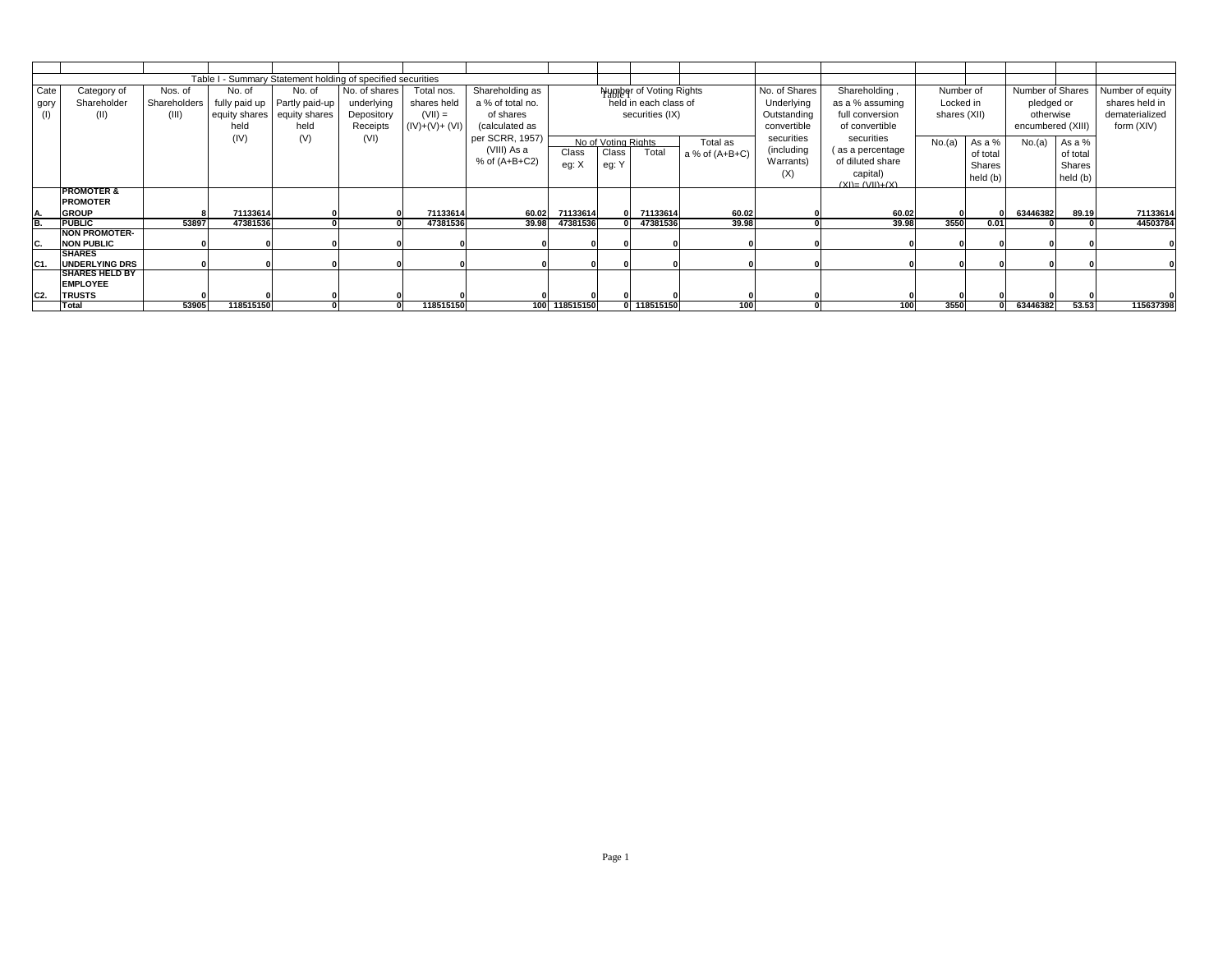|                                                                                                                                                                                                                |            |             | Table II - Statement showing shareholding pattern of the Promoter and Promoter Group |                                |            |             |                                        |                |                     |                         |          |               |                     |              |          |                      |          |                  |
|----------------------------------------------------------------------------------------------------------------------------------------------------------------------------------------------------------------|------------|-------------|--------------------------------------------------------------------------------------|--------------------------------|------------|-------------|----------------------------------------|----------------|---------------------|-------------------------|----------|---------------|---------------------|--------------|----------|----------------------|----------|------------------|
| Category & Name                                                                                                                                                                                                | <b>PAN</b> | Nos. of     | No. of                                                                               | Partly paid-up   No. of shares |            | Total nos.  | Shareholding %                         |                |                     | Number of Voting Rights |          | No. of Shares | Shareholding,       | Number of    |          | Number of Shares     |          | Number of equity |
| of the Shareholders                                                                                                                                                                                            | (II)       | Shareholder | fully paid up                                                                        | equity shares                  | underlying | shares held | calculated as                          |                |                     | held in each class of   |          | Underlying    | as a % assuming     | Locked in    |          | pledged or otherwise |          | shares held in   |
|                                                                                                                                                                                                                |            |             |                                                                                      |                                |            |             |                                        |                |                     |                         |          |               |                     |              |          |                      |          |                  |
| (1)                                                                                                                                                                                                            |            | (III)       | equity shares                                                                        | held                           | Depository | $(VII =$    | per SCRR, 1957                         |                | securities (IX)     |                         |          | Outstanding   | full conversion     | shares (XII) |          | encumbered (XIII)    |          | dematerialized   |
|                                                                                                                                                                                                                |            |             | held                                                                                 | (V)                            | Receipts   |             | $IV + V + VI$ ) As a % of $(RAB4B402)$ |                |                     |                         |          | convertible   | of convertible      |              |          |                      |          | form (XIV)       |
|                                                                                                                                                                                                                |            |             | (IV)                                                                                 |                                | (VI)       |             | (VIII)                                 |                | No of Voting Rights |                         | Total as | securities    | securities          | No.(a)       | As a %   | No.(a)               | As a %   |                  |
|                                                                                                                                                                                                                |            |             |                                                                                      |                                |            |             |                                        | Class          | Class               | Total                   | a % of   | (including    | (as a percentage    |              | of total |                      | of total |                  |
|                                                                                                                                                                                                                |            |             |                                                                                      |                                |            |             |                                        |                |                     |                         | Total    | Warrants)     | of diluted share    |              | Shares   |                      |          |                  |
|                                                                                                                                                                                                                |            |             |                                                                                      |                                |            |             |                                        |                |                     |                         |          | (X)           | capital)            |              |          |                      | Shares   |                  |
|                                                                                                                                                                                                                |            |             |                                                                                      |                                |            |             |                                        |                |                     |                         | Voting   |               | $(XI) = (VII)+(X)$  |              | held (b) |                      | held (b) |                  |
|                                                                                                                                                                                                                |            |             |                                                                                      |                                |            |             |                                        |                |                     |                         | rights   |               | $as a \% of A+B+C2$ |              |          |                      |          |                  |
| <b>INDIAN</b>                                                                                                                                                                                                  |            |             |                                                                                      |                                |            |             |                                        |                |                     |                         |          |               |                     |              |          |                      |          |                  |
| Individuals/Hindu undivided                                                                                                                                                                                    |            |             |                                                                                      |                                |            |             |                                        |                |                     |                         |          |               |                     |              |          |                      |          |                  |
| Family<br>а.                                                                                                                                                                                                   |            |             | 507152                                                                               |                                |            | 507152      | 0.43                                   | 507152         |                     | 507152                  | 0.43     |               | 0.43                |              |          |                      |          | 507152           |
| Names:                                                                                                                                                                                                         |            |             |                                                                                      |                                |            |             |                                        |                |                     |                         |          |               |                     |              |          |                      |          |                  |
| <b>SHRADHA AGARWALA</b>                                                                                                                                                                                        | ACTPA8806F |             | 200000                                                                               |                                |            | 200000      | 0.17                                   | 200000         |                     | 200000                  | 0.17     |               | 0.17                |              |          |                      |          | 200000           |
| JYOTSNA PODDAR                                                                                                                                                                                                 | AFGPP2539E |             | 157152                                                                               |                                |            | 157152      | 0.13                                   | 157152         |                     | 157152                  | 0.13     |               | 0.13                |              |          |                      |          | 157152           |
| <b>GAURAV AGARWALA</b>                                                                                                                                                                                         | AEHPA6396L |             | 150000                                                                               |                                |            | 150000      | 0.13                                   | 150000         |                     | 150000                  | 0.13     |               | 0.13                |              |          |                      |          | 150000           |
| <b>Central Government/</b>                                                                                                                                                                                     |            |             |                                                                                      |                                |            |             |                                        |                |                     |                         |          |               |                     |              |          |                      |          |                  |
| <b>State Government(s)</b><br>b.                                                                                                                                                                               |            |             |                                                                                      |                                |            |             |                                        |                |                     |                         |          |               |                     |              |          |                      |          |                  |
| <b>Financial Institutions/</b>                                                                                                                                                                                 |            |             |                                                                                      |                                |            |             |                                        |                |                     |                         |          |               |                     |              |          |                      |          |                  |
| <b>Banks</b><br>С.                                                                                                                                                                                             |            |             |                                                                                      |                                |            |             |                                        |                |                     |                         |          |               |                     |              |          |                      |          |                  |
| <b>ANY OTHER</b><br>d.                                                                                                                                                                                         |            |             |                                                                                      |                                |            |             |                                        |                |                     |                         |          |               |                     |              |          |                      |          |                  |
| <b>Bodies Corporate</b>                                                                                                                                                                                        |            |             | 69667103                                                                             |                                |            | 69667103    |                                        | 58.78 69667103 |                     | 0 69667103              | 58.78    |               | 58.78               |              |          | 63446382             | 89.19    | 69667103         |
| Names:                                                                                                                                                                                                         |            |             |                                                                                      |                                |            |             |                                        |                |                     |                         |          |               |                     |              |          |                      |          |                  |
| ZUARI AGRO CHEMICALS LIMITED AAACZ3924H                                                                                                                                                                        |            |             | 64028362                                                                             |                                |            | 64028362    |                                        | 54.03 64028362 |                     | 0 64028362              | 54.03    |               | 54.03               |              |          | 63446382             | 89.19    | 64028362         |
| <b>ADVENTZ FINANCE PRIVATE</b>                                                                                                                                                                                 |            |             |                                                                                      |                                |            |             |                                        |                |                     |                         |          |               |                     |              |          |                      |          |                  |
| <b>LIMITED</b>                                                                                                                                                                                                 | AABCB3016H |             | 4075361                                                                              |                                |            | 4075361     | 3.44                                   | 4075361        |                     | 4075361                 | 3.44     |               | 3.44                |              |          |                      |          | 4075361          |
| <b>MCDOWELL HOLDINGS LIMITED</b>                                                                                                                                                                               | AAECM1162E |             | 1257186                                                                              |                                |            | 1257186     | 1.06                                   | 1257186        |                     | 1257186                 | 1.06     |               | 1.06                |              |          |                      |          | 1257186          |
| <b>ZUARI GLOBAL LIMITED</b>                                                                                                                                                                                    | AAACZ0306P |             | 306194                                                                               |                                |            | 306194      | 0.26                                   | 306194         |                     | 306194                  | 0.26     |               | 0.26                |              |          |                      |          | 306194           |
|                                                                                                                                                                                                                |            |             |                                                                                      |                                |            |             |                                        |                |                     |                         |          |               |                     |              |          |                      |          |                  |
| Sub-Total (A)(1)                                                                                                                                                                                               |            |             | 70174255                                                                             |                                |            | 70174255    |                                        | 59.21 70174255 |                     | 0 70174255              | 59.21    |               | 59.21               |              |          | 63446382             | 89.19    | 70174255         |
|                                                                                                                                                                                                                |            |             |                                                                                      |                                |            |             |                                        |                |                     |                         |          |               |                     |              |          |                      |          |                  |
| <b>FOREIGN</b>                                                                                                                                                                                                 |            |             |                                                                                      |                                |            |             |                                        |                |                     |                         |          |               |                     |              |          |                      |          |                  |
| <b>Individuals (Non-</b>                                                                                                                                                                                       |            |             |                                                                                      |                                |            |             |                                        |                |                     |                         |          |               |                     |              |          |                      |          |                  |
| <b>Resident Individuals/</b>                                                                                                                                                                                   |            |             |                                                                                      |                                |            |             |                                        |                |                     |                         |          |               |                     |              |          |                      |          |                  |
| Foreign Individuals)<br>а.                                                                                                                                                                                     |            |             | 959359                                                                               |                                |            | 959359      | 0.81                                   | 959359         |                     | 959359                  | 0.81     |               | 0.81                |              |          |                      |          | 959359           |
| Names:                                                                                                                                                                                                         |            |             |                                                                                      |                                |            |             |                                        |                |                     |                         |          |               |                     |              |          |                      |          |                  |
| <b>AKSHAY PODDAR</b>                                                                                                                                                                                           | AFUPP0096C |             | 959359                                                                               |                                |            | 959359      | 0.81                                   | 959359         |                     | 959359                  | 0.81     |               | 0.81                |              |          |                      |          | 959359           |
| b. Government                                                                                                                                                                                                  |            |             |                                                                                      |                                |            |             |                                        |                |                     |                         |          |               |                     |              |          |                      |          |                  |
| Institutions<br>C.                                                                                                                                                                                             |            |             |                                                                                      |                                |            |             |                                        |                |                     |                         |          |               |                     |              |          |                      |          |                  |
| d.<br><b>Foreign Portfolio Investor</b>                                                                                                                                                                        |            |             |                                                                                      |                                |            |             |                                        |                |                     |                         |          |               |                     |              |          |                      |          | $\mathbf{0}$     |
| <b>ANY OTHER</b><br>f.                                                                                                                                                                                         |            |             |                                                                                      |                                |            |             |                                        |                |                     |                         |          |               |                     |              |          |                      |          |                  |
| <b>Chairman and Directors</b>                                                                                                                                                                                  |            |             |                                                                                      |                                |            |             |                                        |                |                     |                         |          |               |                     |              |          |                      |          |                  |
|                                                                                                                                                                                                                |            |             |                                                                                      |                                |            |             |                                        |                |                     |                         |          |               |                     |              |          |                      |          |                  |
| Sub-Total (A)(2)                                                                                                                                                                                               |            |             | 959359                                                                               |                                |            | 959359      | 0.81                                   | 959359         |                     | 959359                  | 0.81     |               | 0.81                |              |          | U                    |          | 959359           |
|                                                                                                                                                                                                                |            |             |                                                                                      |                                |            |             |                                        |                |                     |                         |          |               |                     |              |          |                      |          |                  |
| <b>Total Shareholding of Promoter</b>                                                                                                                                                                          |            |             |                                                                                      |                                |            |             |                                        |                |                     |                         |          |               |                     |              |          |                      |          |                  |
| and Promoter Group (A)=                                                                                                                                                                                        |            |             |                                                                                      |                                |            |             |                                        |                |                     |                         |          |               |                     |              |          |                      |          |                  |
| $(A)(1)+(A)(2)$                                                                                                                                                                                                |            |             | 71133614                                                                             |                                |            | 71133614    |                                        | 60.02 71133614 |                     | 0 71133614              | 60.02    |               | 60.02               |              |          | 63446382             | 53.53    | 71133614         |
|                                                                                                                                                                                                                |            |             |                                                                                      |                                |            |             |                                        |                |                     |                         |          |               |                     |              |          |                      |          |                  |
| Details of Shares which remain unclaimed may be given hear along with details such as number of shareholders, outstanding shares held in demat/unclaimed suspense account, voting rights which are frozen etc. |            |             |                                                                                      |                                |            |             |                                        |                |                     |                         |          |               |                     |              |          |                      |          |                  |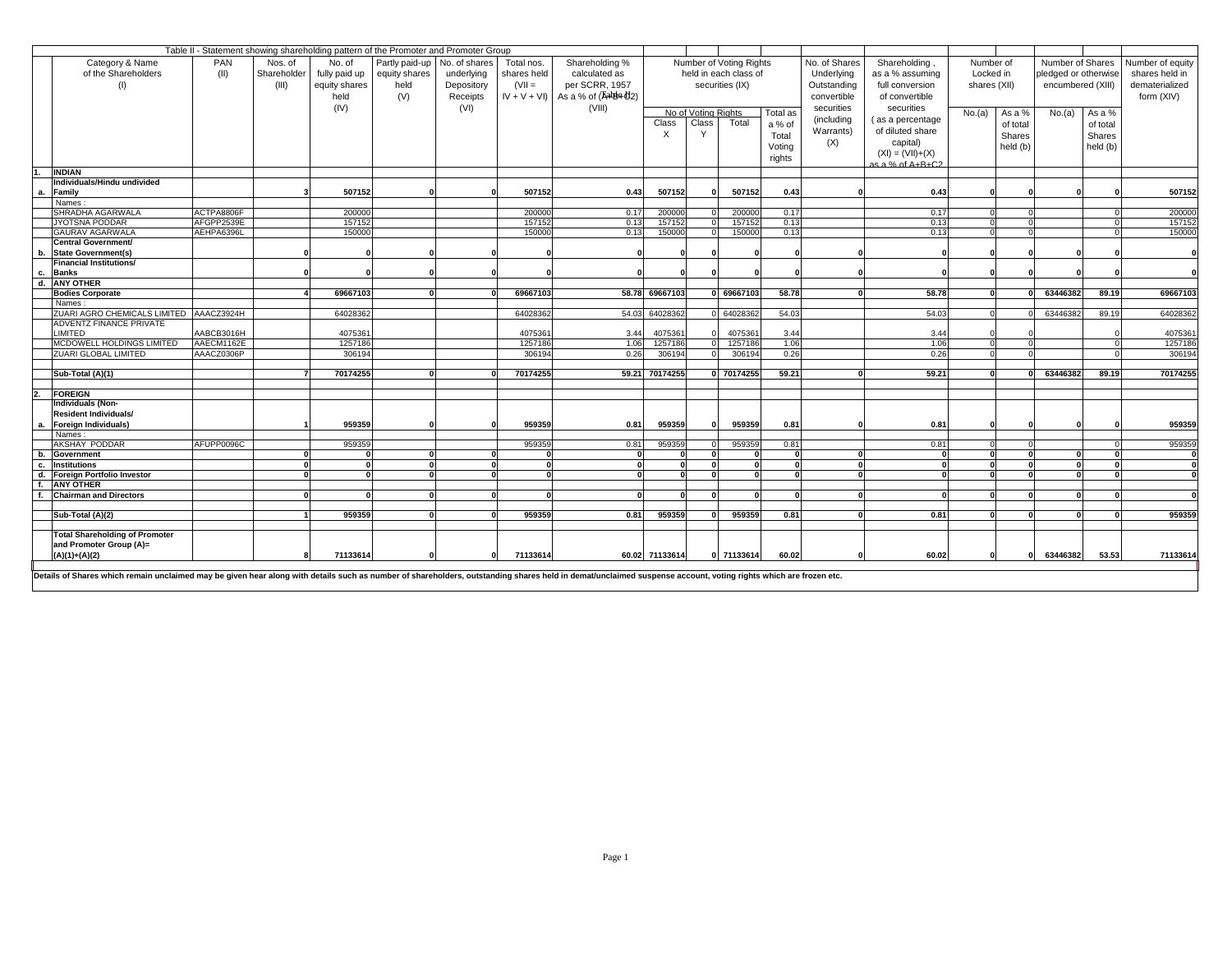|           |                                                                                                    |     |                  |                 | Table III - Statement showing shareholding pattern of the Public shareholder |                                |             |                                           |                |                     |                         |          |               |                     |              |               |                         |                         |
|-----------|----------------------------------------------------------------------------------------------------|-----|------------------|-----------------|------------------------------------------------------------------------------|--------------------------------|-------------|-------------------------------------------|----------------|---------------------|-------------------------|----------|---------------|---------------------|--------------|---------------|-------------------------|-------------------------|
|           | Category & Name                                                                                    | PAN | Nos. of          | No. of          |                                                                              | Partly paid-up   No. of shares | Total nos.  | Shareholding %                            |                |                     | Number of Voting Rights |          | No. of Shares | Total Shareholding, | Number of    |               | Number of Shares        | Number of equity        |
|           | of the Shareholders                                                                                |     | (II) Shareholder | fully paid up   | equity shares                                                                | underlying                     | shares held | calculated as                             |                |                     | held in each class of   |          | Underlying    | as a % assuming     | Locked in    |               | pledged or otherwise    | shares held in          |
|           | (I)                                                                                                |     | (III)            | equity shares   | held                                                                         | Depository                     | $(VII =$    | per SCRR, 1957                            |                |                     | securities IX)          |          | Outstanding   | full conversion     | shares (XII) |               | encumbered (XIII)       | dematerialized          |
|           |                                                                                                    |     |                  | held            | (V)                                                                          | Receipts                       |             | $IV + V + VI$ ) As a % of $(A+BTd2F)$ III |                |                     |                         |          | convertible   | of convertible      | No.(a)       | As a %        | No.(a)<br>As a %        | form (XIV)              |
|           |                                                                                                    |     |                  | (IV)            |                                                                              | (VI)                           |             | (VIII)                                    |                | No of Voting Rights |                         | Total as | securities    | securities          |              | of total      | (Not applic<br>of total |                         |
|           |                                                                                                    |     |                  |                 |                                                                              |                                |             |                                           | Class          | <b>Class</b>        | Total                   | a % of   | (including    | (as a percentage    |              | <b>Shares</b> | able)<br><b>Shares</b>  |                         |
|           |                                                                                                    |     |                  |                 |                                                                              |                                |             |                                           | X              |                     |                         | Total    | Warrants)     | of diluted share    |              | held (b)      | held                    |                         |
|           |                                                                                                    |     |                  |                 |                                                                              |                                |             |                                           |                |                     |                         | Voting   | (X)           | capital)            |              |               | (Not appli              |                         |
|           |                                                                                                    |     |                  |                 |                                                                              |                                |             |                                           |                |                     |                         | rights   |               | (XI)                |              |               | cable) (b)              |                         |
|           | <b>INSTITUTIONS</b>                                                                                |     |                  |                 |                                                                              |                                |             |                                           |                |                     |                         |          |               |                     |              |               |                         |                         |
| а.        | <b>Mutual Funds/</b>                                                                               |     |                  | 10000           |                                                                              |                                | 10000       | 0.01                                      | 10000          |                     | 10000                   | 0.01     |               | 0.01                |              |               | <b>NA</b>               | 10000                   |
| b.        | <b>Venture Capital Funds</b>                                                                       |     |                  |                 |                                                                              |                                |             |                                           |                |                     |                         |          |               |                     |              |               | <b>NA</b>               |                         |
| c.        | <b>Alternate Investment Funds</b>                                                                  |     |                  |                 |                                                                              |                                |             |                                           |                |                     |                         |          |               |                     |              |               | NA                      |                         |
|           | <b>Foreign Venture</b>                                                                             |     |                  |                 |                                                                              |                                |             |                                           |                |                     |                         |          |               |                     |              |               |                         |                         |
| d.        | <b>Capital Investors</b>                                                                           |     |                  |                 |                                                                              |                                |             |                                           |                |                     |                         |          |               |                     |              |               | <b>NA</b>               |                         |
|           | <b>Foreign Portfolio</b><br>Investor (Corporate)                                                   |     |                  | 1590772         |                                                                              |                                | 1590772     | 1.34                                      | 1590772        |                     | 1590772                 | 1.34     |               | 1.34                |              |               | <b>NA</b>               | 1590772                 |
| е.        | <b>Financial Institutions/</b>                                                                     |     |                  |                 |                                                                              |                                |             |                                           |                |                     |                         |          |               |                     |              |               |                         |                         |
| f.        | <b>Banks</b>                                                                                       |     | 269              | 218609          |                                                                              |                                | 218609      | 0.18                                      | 218609         |                     | 218609                  | 0.18     |               | 0.18                |              |               | <b>NA</b>               | 853                     |
| g.        | <b>Insurance Companies</b>                                                                         |     |                  | 400             | $\mathbf{r}$                                                                 |                                | 400         |                                           | 400            |                     | 400                     |          |               |                     |              |               | $N_A$                   | $\overline{\mathbf{0}}$ |
|           | <b>Provident Funds/</b>                                                                            |     |                  |                 |                                                                              |                                |             |                                           |                |                     |                         |          |               |                     |              |               |                         |                         |
| h.        | <b>Pension Funds</b>                                                                               |     |                  |                 |                                                                              |                                |             |                                           |                |                     |                         |          |               |                     |              |               | <b>NA</b>               |                         |
|           | <b>ANY OTHER</b><br><b>Market Maker</b>                                                            |     |                  |                 |                                                                              |                                |             |                                           |                |                     |                         |          |               |                     |              |               | <b>NA</b>               |                         |
|           |                                                                                                    |     |                  |                 |                                                                              |                                |             |                                           |                |                     |                         |          |               |                     |              |               |                         |                         |
|           | Sub-Total (B)(1)                                                                                   |     | 275              | 1819781         |                                                                              |                                | 1819781     | 1.54                                      | 1819781        |                     | 1819781<br>0L           | 1.54     |               | 1.54                |              |               |                         | 1601625                 |
|           |                                                                                                    |     |                  |                 |                                                                              |                                |             |                                           |                |                     |                         |          |               |                     |              |               |                         |                         |
|           | <b>Central Government/</b>                                                                         |     |                  |                 |                                                                              |                                |             |                                           |                |                     |                         |          |               |                     |              |               |                         |                         |
|           | <b>State Government(s)/</b>                                                                        |     |                  |                 |                                                                              |                                |             |                                           |                |                     |                         |          |               |                     |              |               |                         |                         |
|           | 2 a. President of India<br>Names:                                                                  |     | 10               | 3280433         |                                                                              |                                | 3280433     | 2.77                                      | 3280433        |                     | 3280433                 | 2.77     |               | 2.77                |              |               | <b>NA</b>               | 3278683                 |
|           | <b>RECOVERY OFFICER I DRT II</b>                                                                   |     |                  | 2228494         |                                                                              |                                | 2228494     | 1.88                                      | 2228494        |                     | 2228494                 | 1.88     |               | 1.88                |              |               |                         | 2228494                 |
|           |                                                                                                    |     |                  |                 |                                                                              |                                |             |                                           |                |                     |                         |          |               |                     |              |               |                         |                         |
|           | Sub-Total (B)(2)                                                                                   |     | 10 <sup>1</sup>  | 3280433         |                                                                              |                                | 3280433     | 2.77                                      | 3280433        |                     | 3280433                 | 2.77     |               | 2.77                |              |               |                         | 3278683                 |
|           |                                                                                                    |     |                  |                 |                                                                              |                                |             |                                           |                |                     |                         |          |               |                     |              |               |                         |                         |
|           | <b>NON-INSTITUTIONS</b>                                                                            |     |                  |                 |                                                                              |                                |             |                                           |                |                     |                         |          |               |                     |              |               |                         |                         |
| а.        | <b>INDIVIDUALS -</b><br>I. Individual shareholders                                                 |     |                  |                 |                                                                              |                                |             |                                           |                |                     |                         |          |               |                     |              |               |                         |                         |
|           | holding nominal share capital                                                                      |     |                  |                 |                                                                              |                                |             |                                           |                |                     |                         |          |               |                     |              |               |                         |                         |
|           | up to Rs. 2 lakhs.                                                                                 |     | 51697            | 21849065        |                                                                              |                                | 21849065    |                                           | 18.44 21849065 |                     | 0 21849065              | 18.44    |               | 18.44               | 3550         | 0.01          | <b>NA</b>               | 19343946                |
|           | II. Individual shareholders                                                                        |     |                  |                 |                                                                              |                                |             |                                           |                |                     |                         |          |               |                     |              |               |                         |                         |
|           | holding nominal share capital                                                                      |     |                  |                 |                                                                              |                                |             |                                           |                |                     |                         |          |               |                     |              |               |                         |                         |
|           | in excess of Rs. 2 lakhs.                                                                          |     | 162              | 10080071        |                                                                              |                                | 10080071    | 8.51                                      | 10080071       |                     | 10080071                | 8.51     |               | 8.51                |              |               | <b>NA</b>               | 10005919                |
| b.        | <b>NBFCs registered</b><br>with RBI                                                                |     |                  |                 |                                                                              |                                |             |                                           |                |                     |                         |          |               |                     |              |               | <b>NA</b>               |                         |
| <b>C.</b> | <b>Employee Trusts</b>                                                                             |     |                  |                 |                                                                              |                                |             |                                           |                |                     |                         |          |               |                     |              |               | $N_A$                   |                         |
|           | <b>Overseas Depositories</b>                                                                       |     |                  |                 |                                                                              |                                |             |                                           |                |                     |                         |          |               |                     |              |               |                         |                         |
|           | (holding DRs)                                                                                      |     |                  |                 |                                                                              |                                |             |                                           |                |                     |                         |          |               |                     |              |               |                         |                         |
| d.        | (balancing figure)                                                                                 |     |                  |                 |                                                                              |                                |             |                                           |                |                     |                         |          |               |                     |              |               | <b>NA</b>               |                         |
| е.        | <b>ANY OTHER</b><br><b>BODIES CORPORATE</b>                                                        |     | 358              | 4202928         | $\Omega$                                                                     |                                | 4202928     | 3.55                                      | 4202928        | 0l                  | 4202928                 | 3.55     |               | 3.55                |              |               | <b>NA</b>               | 4124988                 |
|           | <b>Clearing Members</b>                                                                            |     | 160              | 1337264         |                                                                              |                                | 1337264     | 1.13                                      | 1337264        | ΩI                  | 1337264                 | 1.13     |               | 1.13                |              |               | $N_A$                   | 1337264                 |
|           | <b>HINDU UNDIVIDED FAMILIES</b>                                                                    |     | 845              | 1627513         |                                                                              |                                | 1627513     | 1.37                                      | 1627513        | - N                 | 1627513                 | 1.37     |               | 1.37                |              |               | NA                      | 1627513                 |
|           | <b>IEPF</b>                                                                                        |     |                  | 2477731         | $\sqrt{ }$                                                                   |                                | 2477731     | 2.09                                      | 2477731        |                     | 2477731                 | 2.09     |               | 2.09                |              |               | NA                      | 2477731                 |
|           | Names:                                                                                             |     |                  |                 |                                                                              |                                |             |                                           |                |                     |                         |          |               |                     |              |               |                         |                         |
|           |                                                                                                    |     |                  |                 |                                                                              |                                |             |                                           |                |                     |                         |          |               |                     |              |               |                         |                         |
|           | <b>INVESTOR EDUCATION AND</b><br>PROTECTION FUND AUTHORITY                                         |     |                  |                 |                                                                              |                                |             |                                           |                |                     |                         |          |               |                     |              |               |                         |                         |
|           | MINISTRY OF CORPORATE AFFAIRS                                                                      |     |                  | 2477731         |                                                                              |                                | 2477731     | 2.09                                      | 2477731        |                     | 2477731                 | 2.09     |               | 2.09                |              |               |                         | 2477731                 |
|           | NRI-Non-Repat                                                                                      |     | $\boxed{175}$    | 142078          | $\Omega$                                                                     |                                | 142078      | 0.12                                      | 142078         |                     | 142078                  | 0.12     |               | 0.12                |              |               | NA                      | 142078                  |
|           | NRI-Repat                                                                                          |     | 209              | 563984          | $\Omega$                                                                     |                                | 563984      | 0.48                                      | 563984         |                     | 563984                  | 0.48     |               | 0.48                |              |               | <b>NA</b>               | 563399                  |
|           | <b>OTHERS</b>                                                                                      |     |                  | 50 <sub>l</sub> |                                                                              |                                | 50          |                                           | 50             |                     | 50                      |          |               |                     |              |               | <b>NA</b>               |                         |
|           | <b>TRUSTS</b>                                                                                      |     |                  | 638             |                                                                              |                                | 638         |                                           | 638            |                     | 638                     |          |               |                     |              |               | <b>NA</b>               | 638                     |
| е.        | NRI - Non- Repat-Minor                                                                             |     |                  |                 |                                                                              |                                |             |                                           |                |                     |                         |          |               |                     |              |               | NA                      |                         |
|           | Sub-Total (B)(3)                                                                                   |     | 53612            | 42281322        |                                                                              |                                | 42281322    |                                           | 35.68 42281322 |                     | 0 42281322              | 35.68    |               | 35.68               | 3550         | 0.01          |                         | 39623476                |
|           |                                                                                                    |     |                  |                 |                                                                              |                                |             |                                           |                |                     |                         |          |               |                     |              |               |                         |                         |
|           | <b>Total Public Shareholding</b>                                                                   |     |                  |                 |                                                                              |                                |             |                                           |                |                     |                         |          |               |                     |              |               |                         |                         |
|           | $(B)=(B)(1)+(B)(2)+(B)(3)$                                                                         |     | 53897            | 47381536        |                                                                              |                                | 47381536    |                                           | 39.98 47381536 |                     | 0 47381536              | 39.98    |               | 39.98               | 3550         |               |                         | 44503784                |
|           | Details of the shareholders acting as persons in Concert including their Shareholding (No. and %): |     |                  |                 |                                                                              |                                |             |                                           |                |                     |                         |          |               |                     |              |               |                         |                         |
|           |                                                                                                    |     |                  |                 |                                                                              |                                |             |                                           |                |                     |                         |          |               |                     |              |               |                         |                         |

Details of Shares which remain unclaimed may be given hear along with details such as number of shareholders, outstanding shares held in demat/unclaimed suspense account, voting rights which are frozen etc.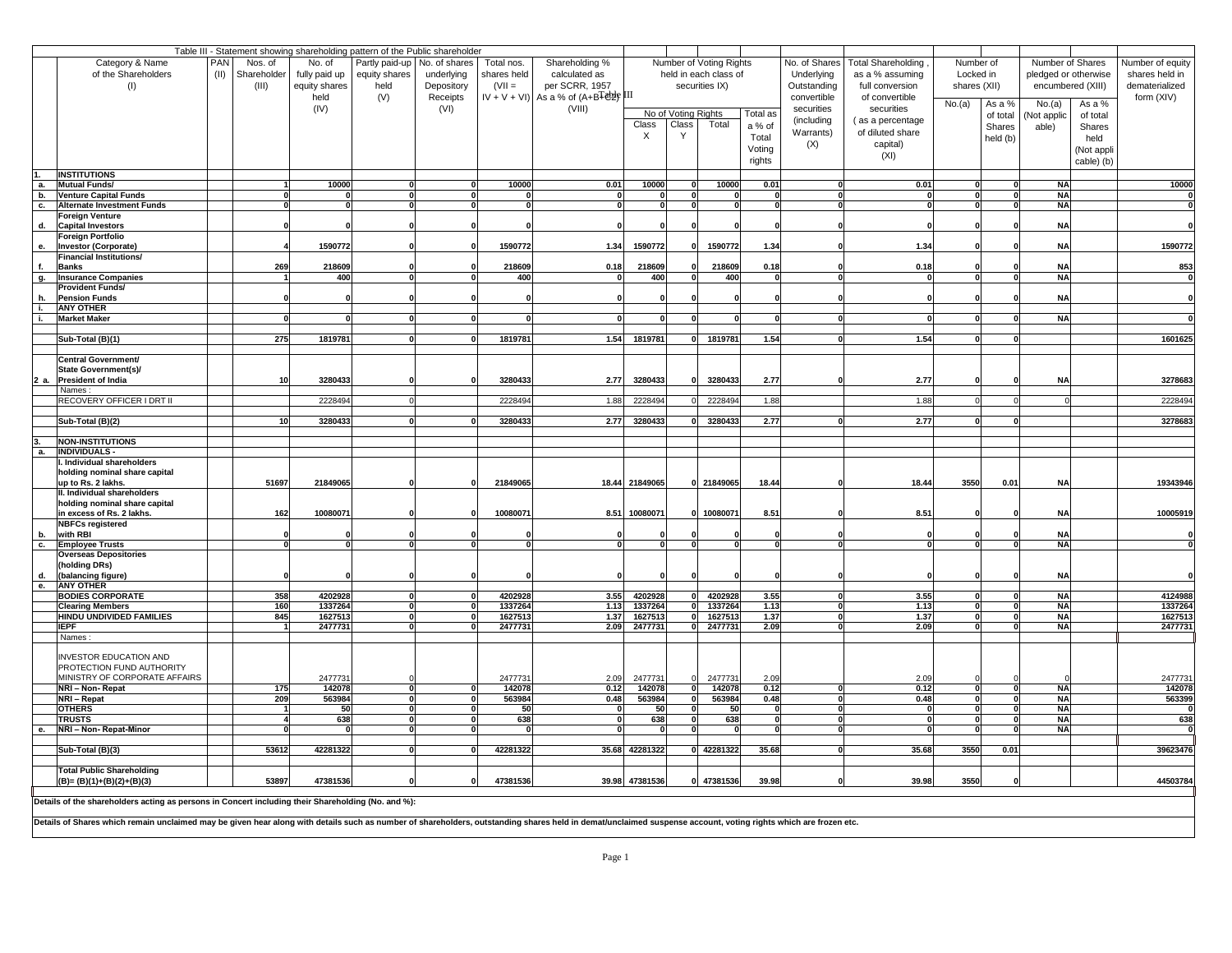| Table IV - Statement showing shareholding pattern of the Non Promoter- Non Public shareholder |     |             |               |                                             |            |             |                                    |                       |                 |                               |               |                     |              |          |             |                      |                  |
|-----------------------------------------------------------------------------------------------|-----|-------------|---------------|---------------------------------------------|------------|-------------|------------------------------------|-----------------------|-----------------|-------------------------------|---------------|---------------------|--------------|----------|-------------|----------------------|------------------|
| Category & Name                                                                               | PAN | Nos. of     | No. of        | Partly paid-up   No. of shares   Total nos. |            |             | Shareholding %                     |                       |                 | Table Number of Voting Rights | No. of Shares | Total Shareholding, | Number of    |          |             | Number of Shares     | Number of equity |
| of the Shareholders                                                                           |     | Shareholder |               | fully paid up   equity shares               | underlying | shares held | calculated as                      |                       |                 | held in each class of         | Underlying    | as a % assuming     | Locked in    |          |             | pledged or otherwise | shares held in   |
| $\left( \left  \right  \right)$                                                               |     | (III)       | equity shares | held                                        | Depository | $(VII =$    | per SCRR, 1957                     |                       | securities (IX) |                               | Outstanding   | full conversion     | shares (XII) |          |             | encumbered (XIII)    | dematerialized   |
|                                                                                               |     |             | held          | (V)                                         | Receipts   |             | $IV + V + VI$ ) As a % of (A+B+C2) |                       |                 | No of Voting Rights Total as  | convertible   | of convertible      | No.(a)       | As a %   | No.(a)      | As a %               | form (XIV)       |
|                                                                                               |     |             | (IV)          |                                             | (VI)       |             | (VIII)                             | Class   Class   Total |                 | a % of                        | securities    | securities          |              | of total | (Not applic | of total             | (Not applicable) |
|                                                                                               |     |             |               |                                             |            |             |                                    |                       |                 | Total                         | (including)   | (as a percentage    |              | Shares   | able)       | Shares held          |                  |
|                                                                                               |     |             |               |                                             |            |             |                                    |                       |                 | Voting                        | Warrants)     | of diluted share    |              | held (b) |             | (Not appli           |                  |
|                                                                                               |     |             |               |                                             |            |             |                                    |                       |                 | rights                        | (X)           | capital)            |              |          |             | cable) (b)           |                  |
| <b>Custodian - ADRs</b>                                                                       |     |             |               |                                             |            |             |                                    |                       |                 |                               |               | (XI)                |              |          | <b>NA</b>   |                      |                  |
| <b>Custodian - GDRs</b>                                                                       |     |             |               |                                             |            |             |                                    |                       |                 |                               |               |                     |              |          | <b>NA</b>   |                      |                  |
| <b>Custodian - Public</b>                                                                     |     |             |               |                                             |            |             |                                    |                       |                 |                               |               |                     |              |          | <b>NA</b>   |                      |                  |
| <b>Custodian - SDRs</b>                                                                       |     |             |               |                                             |            |             |                                    |                       |                 |                               |               |                     |              |          | <b>NA</b>   |                      |                  |
| <b>Employee Benefit Trust</b>                                                                 |     |             |               |                                             |            |             |                                    |                       |                 |                               |               |                     |              |          |             |                      |                  |
| (under SEBI (Share based                                                                      |     |             |               |                                             |            |             |                                    |                       |                 |                               |               |                     |              |          |             |                      |                  |
| <b>Employee Benefit)</b>                                                                      |     |             |               |                                             |            |             |                                    |                       |                 |                               |               |                     |              |          |             |                      |                  |
| <b>Regulations, 2014)</b>                                                                     |     |             |               |                                             |            |             |                                    |                       | $\Omega$        |                               |               |                     |              |          | <b>NA</b>   |                      |                  |
| <b>Total Non-Promoter- Non</b>                                                                |     |             |               |                                             |            |             |                                    |                       |                 |                               |               |                     |              |          |             |                      |                  |
| <b>Public Shareholding (C)=</b>                                                               |     |             |               |                                             |            |             |                                    |                       |                 |                               |               |                     |              |          |             |                      |                  |
| $(C)(1)+(C)(2)$                                                                               |     |             |               |                                             |            |             |                                    |                       |                 |                               |               |                     |              |          |             |                      |                  |